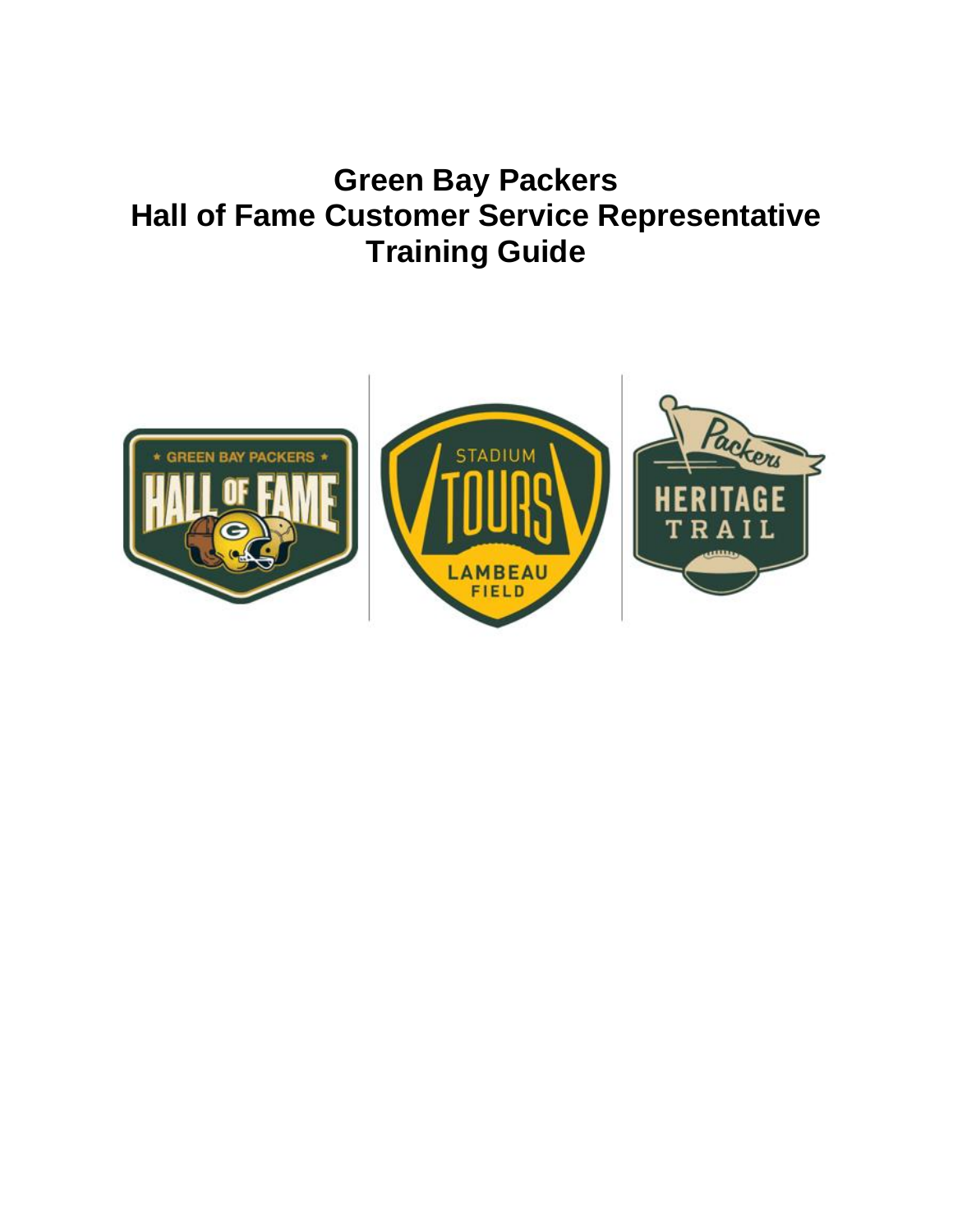# **Contents**

- 1. Sales
- 2. Cashless
- 3. Admission Rates
- 4. Hall of Fame
- 5. Stadium Tours
- 6. Packers Heritage Trail & Trolley Tours
- 7. Group Sales
- 8. Responsibilities & Procedures
- 9. Safety & Security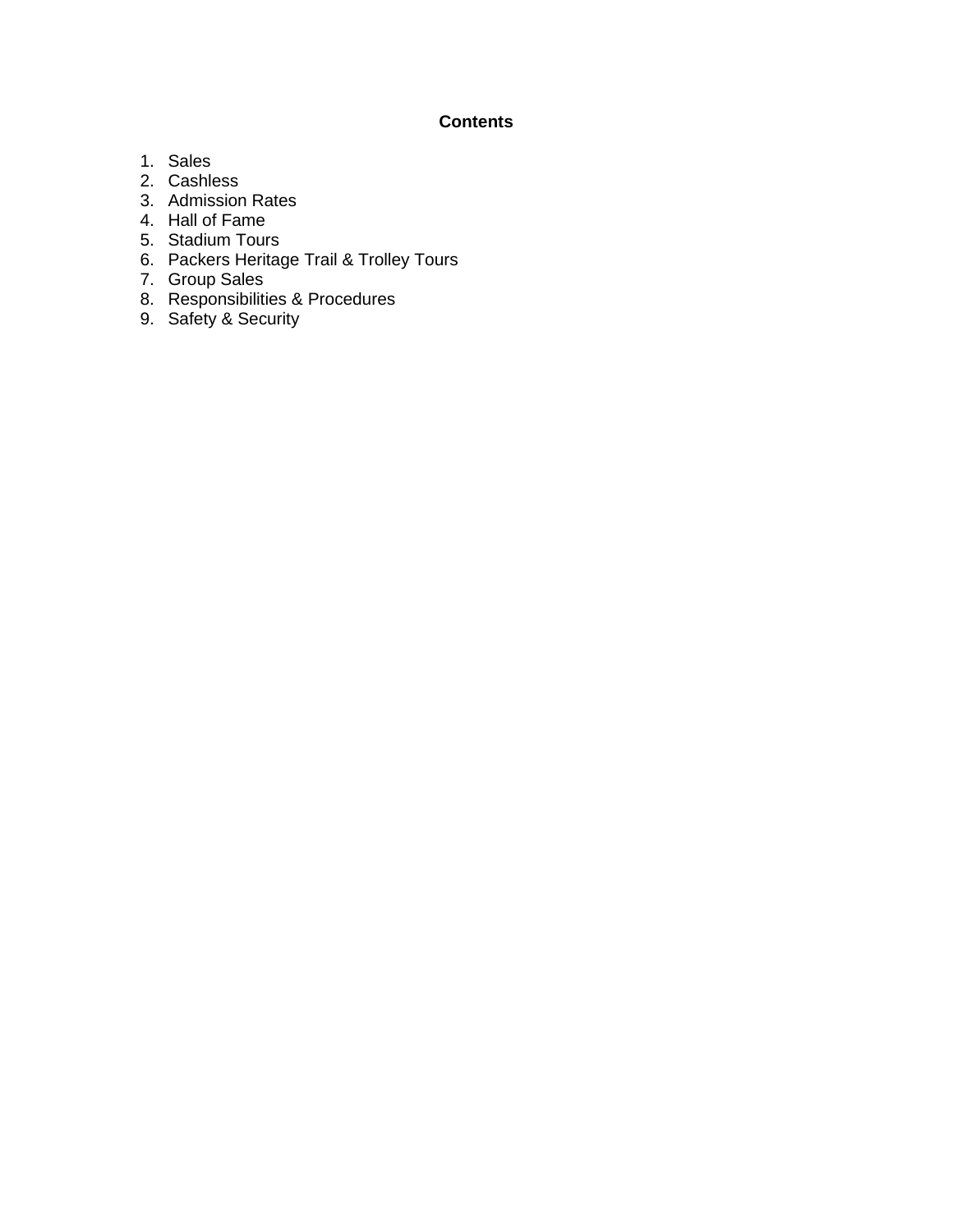### **Sales**

### **Daily Sales**

This is the most common form of sale that will be run through Altru at the Hall of Fame desk. These are sales for walk up guests for the day of their visit.

### **Advance Sales**

These sales are also run through Altru for guests looking to purchase tickets for a future date. If you are running an Advance Sale you must also add constituent information to the order. Constituent information should include the constituent/customer's name, phone number and email address.

### **Phone Sales**

Hall of Fame desk staff should not be taking orders over the phone. Guests should be redirected to purchase through the website. The EXCEPTION to this is if the guest has gift vouchers to redeem. Unfortunately, there is no way for guests to redeem their gift voucher online. These should be processed through Advance Sales so that we have a way to track the recipient.

### **Online Sales**

Guests can purchase tickets for both the Hall of Fame and Stadium Tours in advance for select Stadium Tours **30** days prior to the tour date.

Tickets are purchased online at www.packershofandtours.com

### **Gift Certificates**

Gift certificates, also known as Hall of Fame or Stadium Tour Vouchers, can be purchased for the Hall of Fame and Stadium Tours for the exact amount of the selected option. We do not have vouchers for a dollar amount. Please see the binder for processing a Hall of Fame or Stadium Tour Vouchers.

Vouchers should be surrendered at the time of purchase or redemption. Vouchers should be stapled to the corresponding receipt.

### **Discounts**

Please reference the Altru/Special Ticketing tab in the Programming binder for other discounts. Vouchers or discount coupons should be surrendered at the time of purchase or redemption. Vouchers and coupons should be stapled to the corresponding receipt.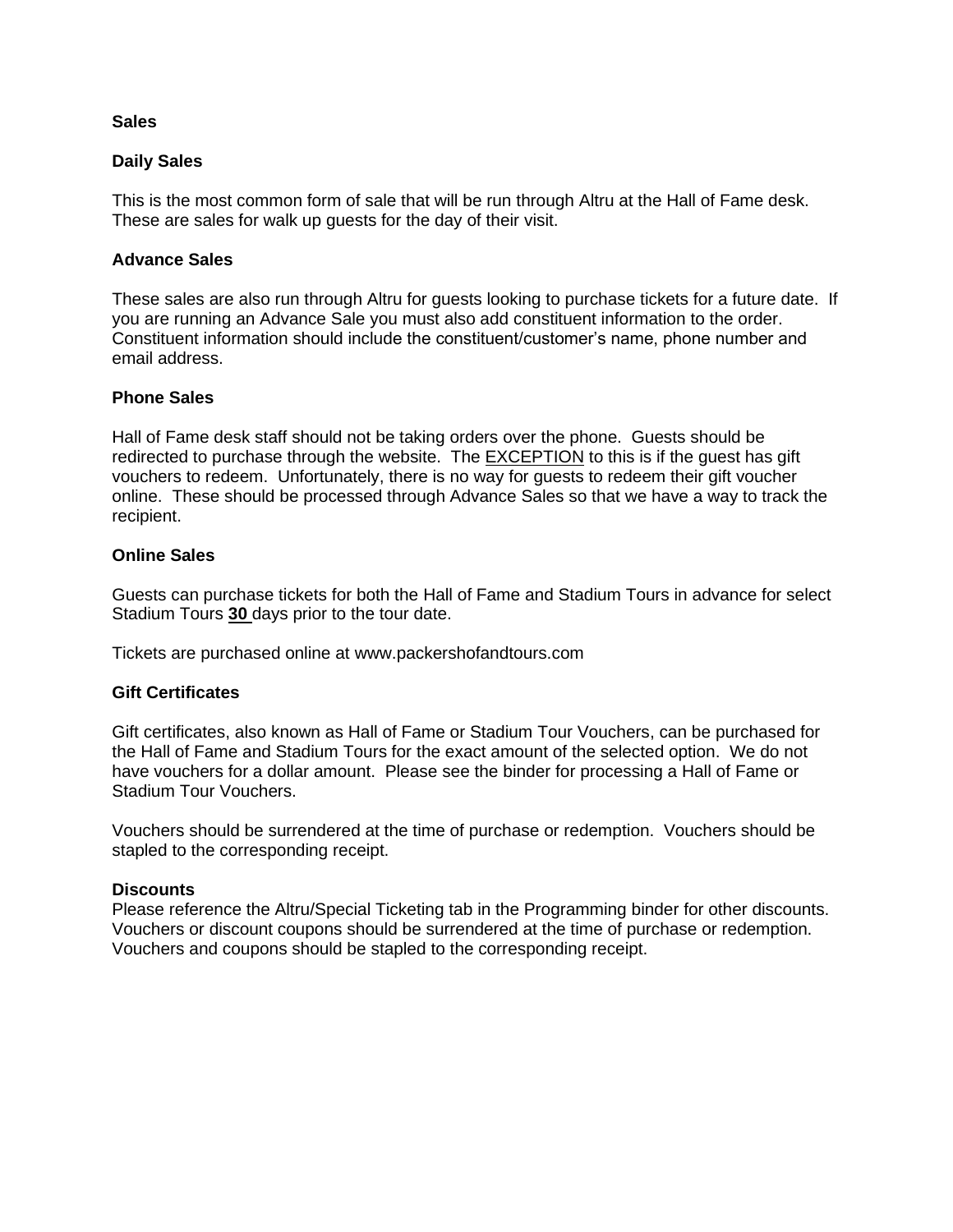# **Lambeau Field Cashless**

- **Is cash accepted anywhere at Lambeau Field?** Lambeau Field no longer accepts cash payments. Fans must use credit/debit cards at the Packers Pro Shop, Packers Hall of Fame and Stadium Tours and 1919 Kitchen & Tap, as well as at all food and beverage stands, the ticket office, private event spaces, merchandise locations, auction locations, vendors and seat back rentals inside the stadium and at the Johnsonville Tailgate Village. Some locations may also offer the ability to use contactless payment solutions or tap-and-go credit cards.
- **Where can I use cash at Lambeau Field and Titletown?** The Lambeau Field parking lots will still accept only cash for those purchasing parking on gamedays. At Titletown, private businesses including Lodge Kohler, Hinterland and Bellin Health may continue accepting cash as they see fit; please inquire with individual businesses for more information.
- **Can I use cash at Titletown?** All Packers-operated businesses at Titletown (46 Below, The Turn, Ariens Hill) will be cashless. Private businesses at Titletown, including Lodge Kohler, Hinterland and Bellin Health may accept a variety of payments; please inquire with individual businesses for more information.
- **What types of payments will be accepted?** Fans, guests and visitors on gamedays will be able to use traditional credit/debit card payment methods, as well as a variety of contactless payment solutions such as MasterCard Nearby Mobile App, Apple Pay, Google Pay and tap-and-go credit cards. More mobile payment solutions will be introduced in future seasons. Checks will not be accepted.
- **What if I don't have a credit or debit card or a smartphone?** Fans and visitors who only have cash will be able to convert their cash to cards for free by utilizing cash-to-card conversion stations that are provided by the Packers and Delaware North at Lambeau Field. Fans can load any amount between \$5 and \$500 onto the cards. The cards will function like a bank or debit card, with no PIN required. They can be used anywhere inside the stadium, and outside the stadium at any location (restaurant, store, gas station, etc.) where MasterCard is accepted. Funds will remain on the card five years from when the funds were loaded.
- **Does it cost money for me to convert my cash into a payment card?** No, it is free for fans to convert their cash to cards using the conversion stations.
- **Where are the cash-to-card conversion stations located?** Fans on gamedays can find several conversion stations staffed by employees in various locations around Lambeau Field and Titletown. A number of conversion stations will also be available for Lambeau Field visitors on non-gamedays. (include map)
- **How do the cash-to-card conversion stations work?** The cash-to-card conversion stations will allow users to insert paper money, which will be electronically loaded onto a payment card that can be used anywhere MasterCard is accepted. The machines and conversion stations will be staffed by employees in case users have any questions.
- **Do the cash-to-card conversion stations accept coins, checks or foreign currency?** No, they only accept US dollars in paper form to convert to cards.
- **Is there a minimum or maximum I can add to the card?** Cash-to-card conversion stations will offer cards in any increment between \$5 and \$500.
- **How long will funds remain on the card?** The funds will remain on the card for five years from when funds were loaded onto the card.
- **Can I use the cards in other locations besides Lambeau Field and Titletown?** The cards are available to use anywhere MasterCard is accepted around the world, including at retail locations, restaurants, grocery stores and gas stations.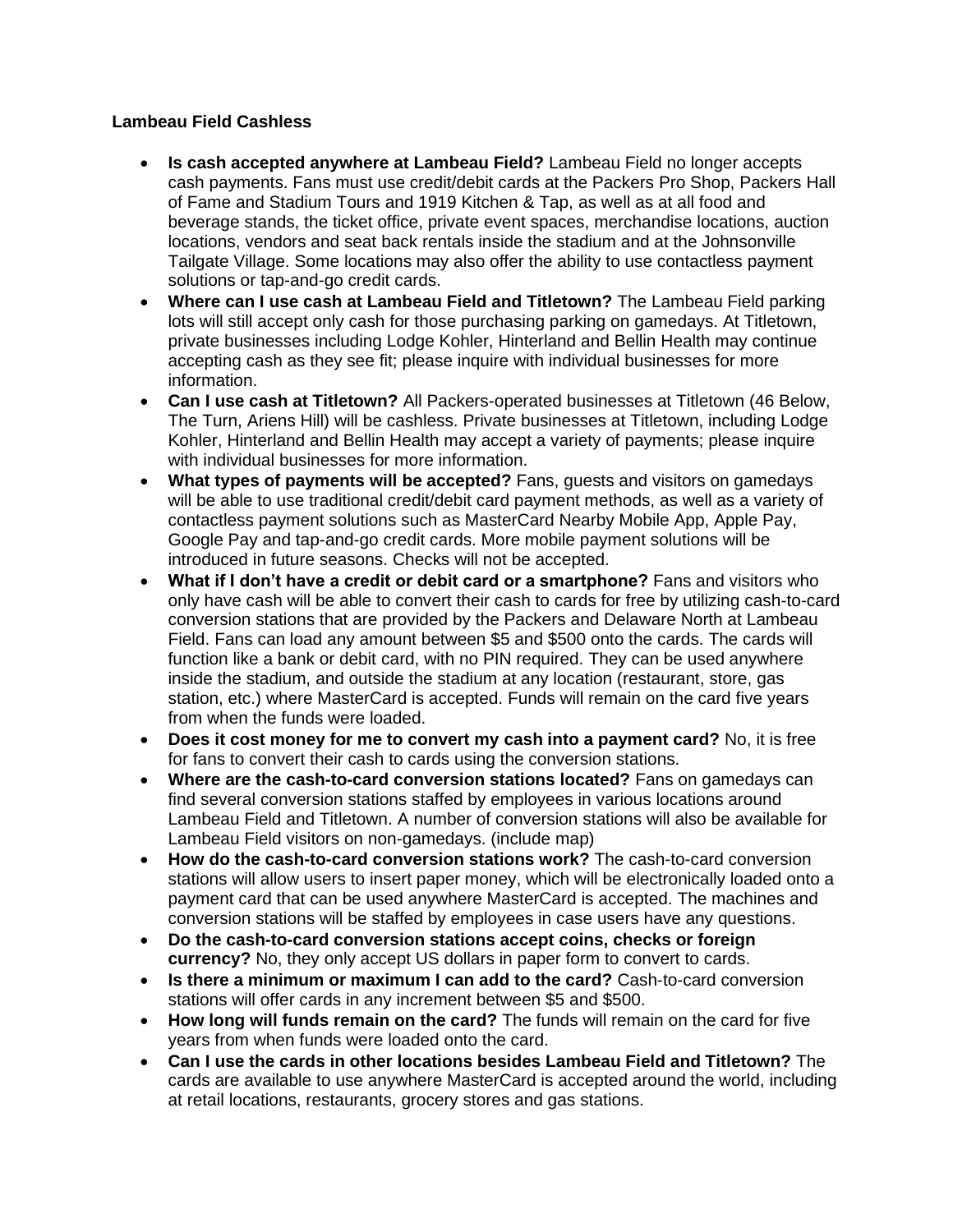• **Why are you switching to cashless?** This new cashless system will allow for faster transactions, which means less time waiting for fans and more time enjoying the game and the Lambeau Field experience. Going cashless will also allow us to accept a wider variety of electronic payments and contact-free payments now and in the future, which will cut down on points of contact between fans and staff to help further limit the spread of COVID-19.

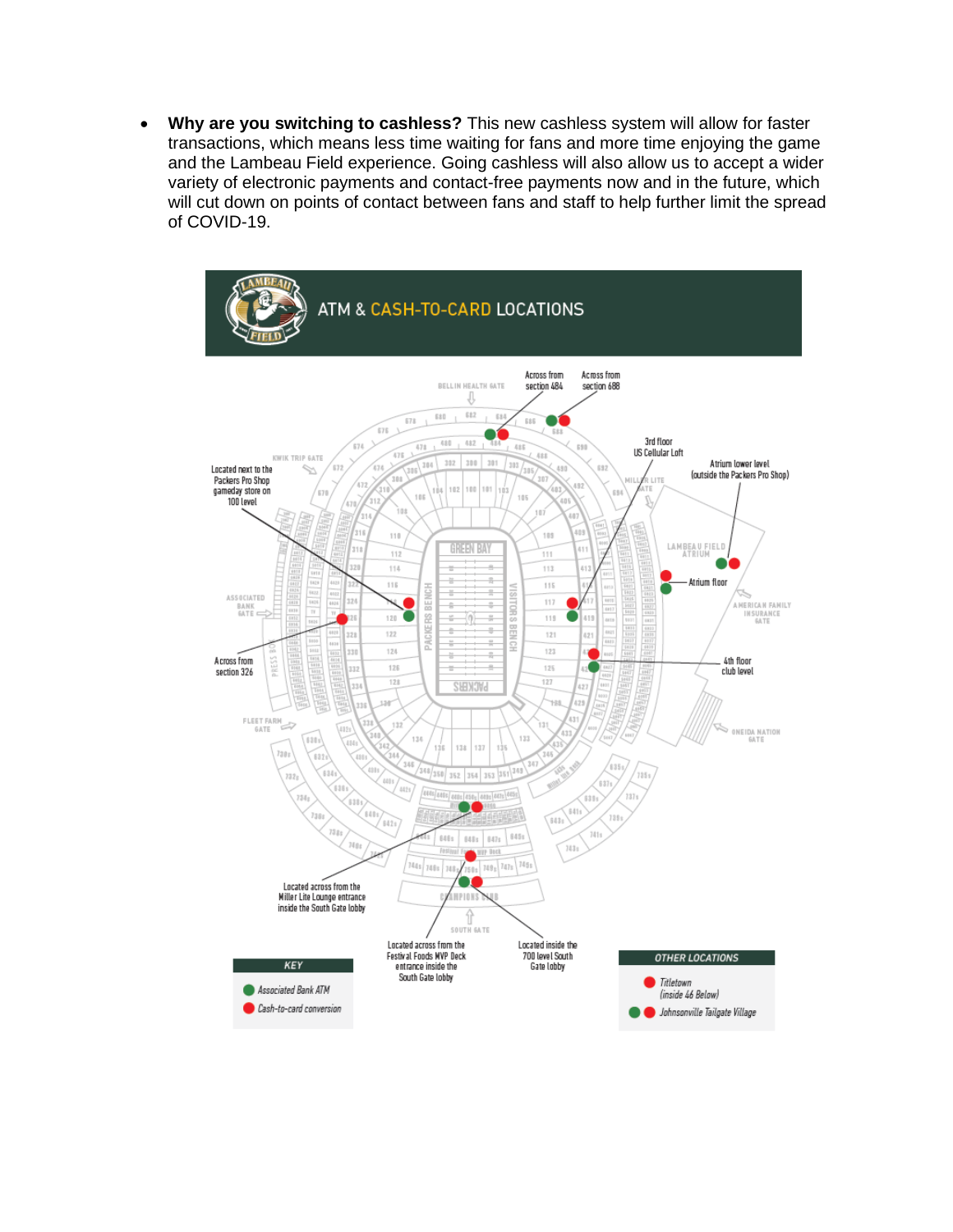# **Admission Rates**

### Hall of Fame and Stadium Tour Pricing

| <b>Hall of Fame</b> |                                    | Price | <b>BC</b> Resident |       |                 |                 |                                      |
|---------------------|------------------------------------|-------|--------------------|-------|-----------------|-----------------|--------------------------------------|
|                     | Adult (18-61)                      | \$18  | \$12               |       |                 |                 |                                      |
|                     | Senior (62+), Military, College    | \$15  |                    |       |                 |                 |                                      |
|                     | Youth (6-17)                       | \$12  | \$10               |       |                 |                 |                                      |
|                     | Child (5 and under)                | Free  |                    |       |                 |                 |                                      |
|                     |                                    |       |                    |       |                 |                 |                                      |
|                     | <b>Field Viewing</b>               | Price | <b>BC</b> Resident | Combo | <b>BC</b> Combo |                 |                                      |
|                     | Adult (18-61)                      | \$15  | \$12               | \$27  | \$24            |                 |                                      |
|                     | Senior (62+), Military, College    | \$12  |                    | \$22  |                 |                 |                                      |
|                     | Youth (6-17)                       | \$12  | \$10               | \$22  | \$20            |                 |                                      |
|                     | Child (5 and under)                | Free  |                    | Free  |                 |                 |                                      |
|                     |                                    |       |                    |       |                 |                 |                                      |
|                     | <b>Classic Stadium Tour</b>        | Price | <b>BC</b> Resident |       |                 |                 | Combo BC Combo Ultimate BC Ultimate  |
|                     | Adult (18-61)                      | \$21  | \$15               | \$34  | \$27            | \$67            | \$60                                 |
|                     | Senior (62+), Military, College    | \$18  |                    | \$28  |                 | \$61            |                                      |
|                     | Youth (6-17)                       | \$12  | \$10               | \$22  | \$20            | \$55            | \$53                                 |
|                     | Child (5 and under)                | Free  |                    | Free  |                 | \$35            |                                      |
|                     |                                    |       |                    |       |                 |                 |                                      |
|                     | <b>Champions Stadium Tour</b>      | Price | <b>BC</b> Resident | Combo |                 |                 | <b>BC Combo Ultimate BC Ultimate</b> |
|                     | Adult (18-61)                      | \$27  | \$21               | \$38  | \$33            | \$71            | \$66                                 |
|                     | Senior (62+), Military, College    | \$26  |                    | \$34  |                 | \$67            |                                      |
|                     | Youth (6-17)                       | \$20  | \$17               | \$29  | \$27            | \$62            | \$60                                 |
|                     | Child (5 and under)                | Free  |                    | Free  |                 | \$35            |                                      |
|                     |                                    |       |                    |       |                 |                 |                                      |
|                     | <b>Legendary Stadium Tour</b>      | Price | <b>BC</b> Resident | Combo |                 |                 | <b>BC Combo Ultimate BC Ultimate</b> |
|                     | Adult (18-61)                      | \$36  | \$30               | \$50  | \$41            | \$83            | \$74                                 |
|                     | Senior (62+), Military, College    | \$34  |                    | \$45  |                 | \$78            |                                      |
|                     | Youth (6-17)                       | \$28  |                    | \$36  |                 | \$69            |                                      |
|                     | Child (5 and under)                | Free  |                    | Free  |                 | \$35            |                                      |
|                     |                                    |       |                    |       |                 |                 |                                      |
|                     | <b>Heritage Trail Trolley Tour</b> | Price |                    |       |                 |                 |                                      |
|                     | Adult (18-61)                      | \$35  |                    |       |                 |                 |                                      |
|                     | Senior (62+), Military, College    | \$35  |                    |       |                 |                 |                                      |
|                     | Youth (6-17)                       | \$35  |                    |       |                 |                 |                                      |
|                     | Child (5 and under)                | \$35  |                    |       |                 |                 |                                      |
|                     |                                    |       |                    |       |                 |                 |                                      |
|                     | <b>Alumni Tour</b>                 | Price |                    | Combo |                 | <b>Ultimate</b> |                                      |
|                     | Adult (18-61)                      | \$62  |                    | \$73  |                 | \$106           |                                      |
|                     | Senior (62+), Military, College    | \$62  |                    | \$70  |                 | \$103           |                                      |
|                     | Youth (6-17)                       | \$62  |                    | \$70  |                 | \$103           |                                      |
|                     |                                    |       |                    |       |                 |                 |                                      |
|                     | Child (5 and under)                | \$62  |                    | \$62  |                 | \$97            |                                      |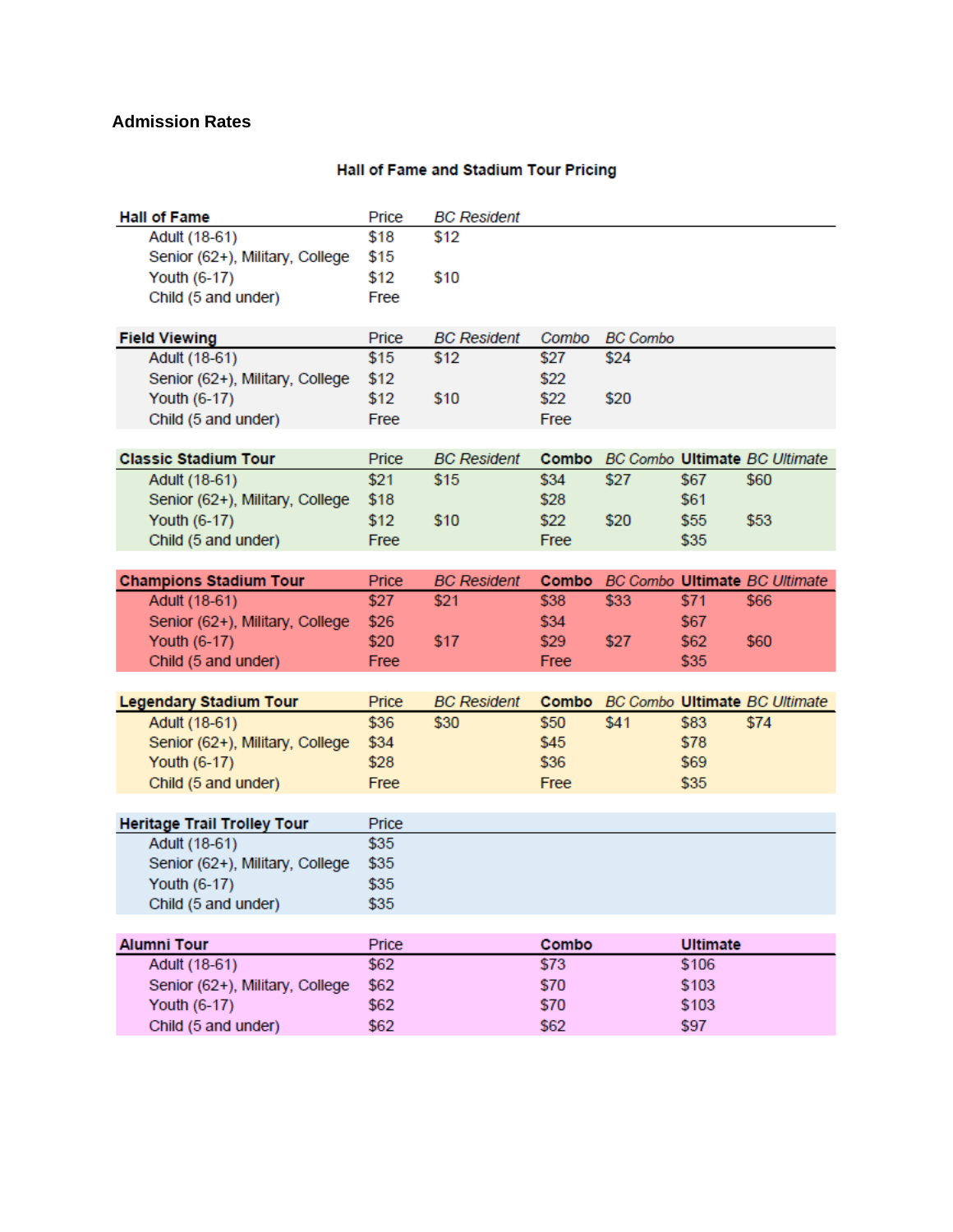### **The Hall of Fame**

The 15,000-square-foot, two-level Green Bay Packers Hall of Fame is conveniently located on the main floor of the Lambeau Field Atrium, across from 1919 Kitchen & Tap. A tribute to the greatest story in sports, the facility uses technology, enhanced interactive displays and a treasure trove of artifacts to educate and inspire visitors about the rich history of the Packers, as well as the teams of today.

Guests are able to see Packers legends describe historic games in their own words, and can scroll through touch screens to click on audio segments and game video clips that tell the team's story. The hall of Fame also displays trophies from the Packers' 13 world championships, including four Lombardi trophies. The hall's most popular exhibit is a replica of Vince Lombardi's office. The exciting and historical galleries appeal to visitors of all ages.

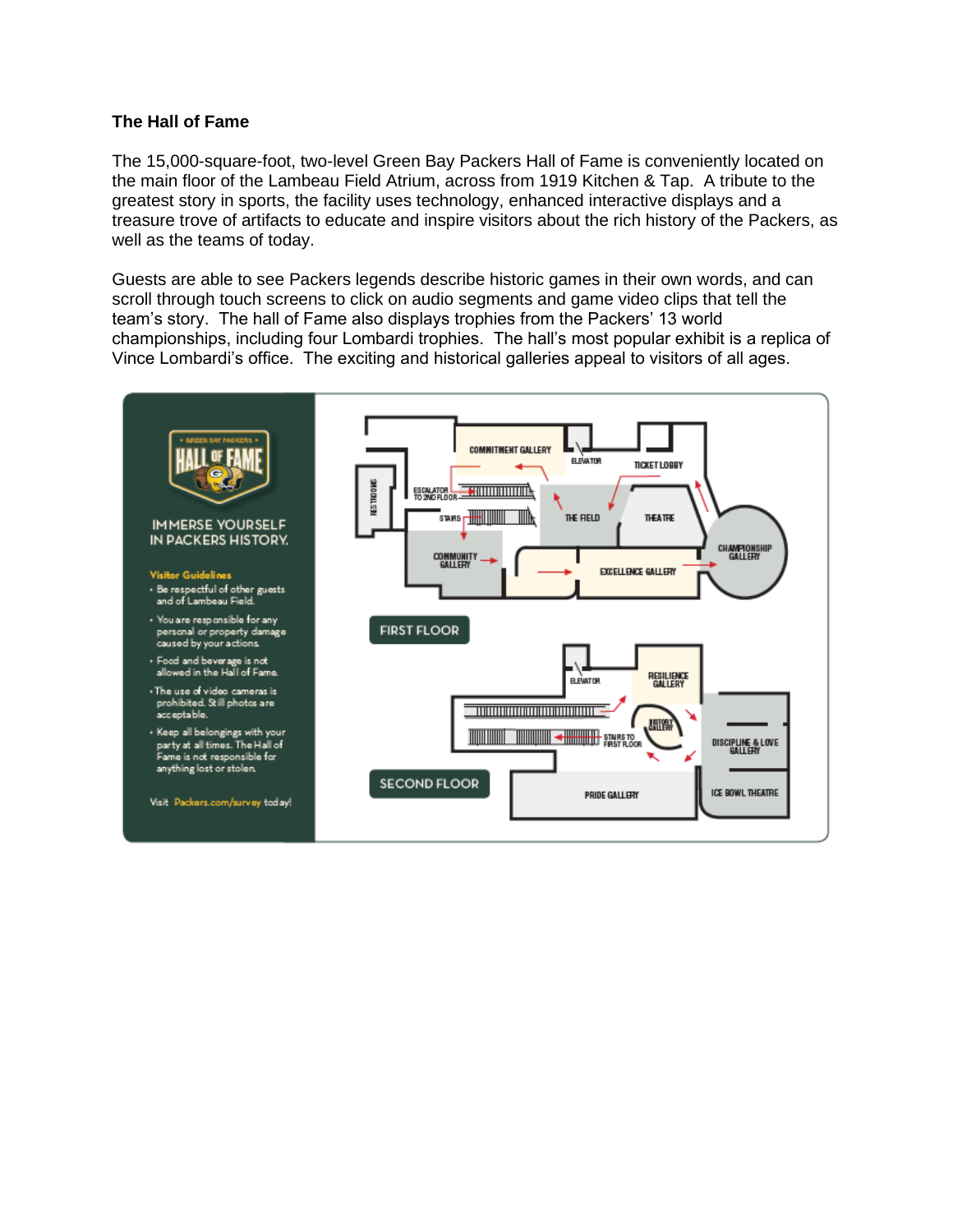## **Permanent Exhibits**

The Hall of Fame currently has 9 permanent exhibit galleries: The Field, Commitment, Resilience, Discipline & Love, Pride, Community, Excellence, and Championship. The museum also has 3 theatres: the main theatre on the first floor, and the History and Ice Bowl Theatres on the second floor.

The second floor is dedicated to telling the Packers history chronologically, from the Curly Lambeau Era to the present.

# **Temporary Exhibits**

The museum also has 2 temporary exhibit spaces, one on the first floor and another on the second. The theme or topic of these exhibits typically changes on a yearly basis.

# **Packers Hall of Fame Inductees**

Since 1970, 164 individuals have had the honor of being inducted in the Packers Hall of Fame.

A listing of all inductees can be found at www.packershofandtours.com

# **Pro Football Hall of Fame Inductees**

The Packers currently have 28 representatives inducted into the Pro Football Hall of Fame, second most in the NFL. All Packers inductees have a locker display in their honor in the museum's Excellence Gallery.

### **Donations**

In the instance that a guest comes to the Hall of Fame interested in a making an artifact donation to the Hall of Fame, please direct the guest to Brent Hensel. You can try to call his office extension or, if it is on a weekend, hand out his card.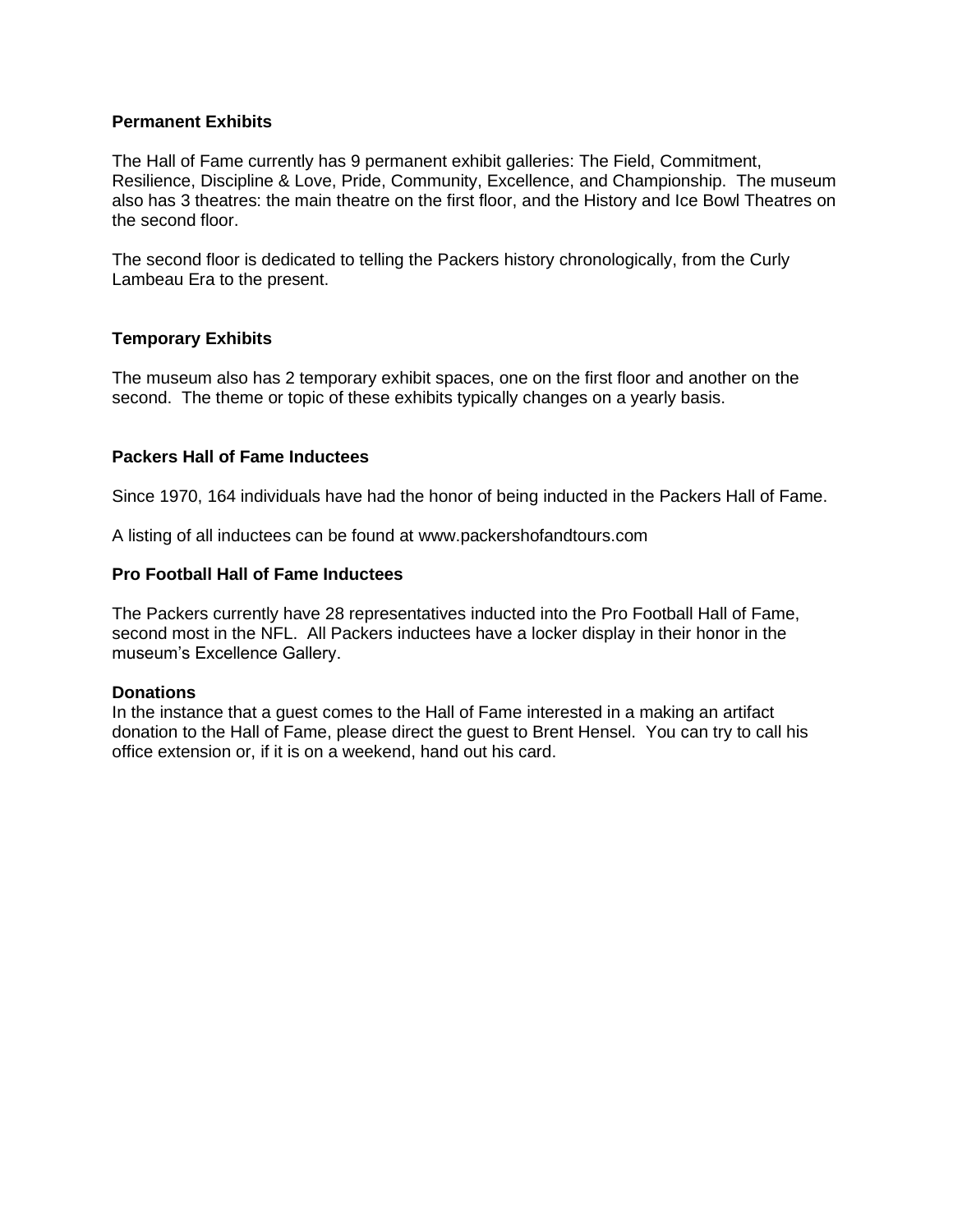# **Hall of Fame Memberships**

| Membership Benefit                                           | Individual<br>\$60       | Dual<br>\$85             | Family<br>\$95           |
|--------------------------------------------------------------|--------------------------|--------------------------|--------------------------|
| Annual unlimited admission to the Packers Hall of Fame       |                          | $\overline{2}$           | 2 Adults &<br>2 Children |
| Personalized membership card(s)                              |                          | 2                        |                          |
| Guest passes for the Packers Hall of Fame                    | $\overline{\phantom{a}}$ |                          | в                        |
| Quarterly virtual programs free to members*                  | ✓                        |                          |                          |
| Members only events and discounts*                           | ✓                        |                          |                          |
| Pre-sale for Alumni Tours*                                   | ✓                        |                          |                          |
| Members only website portal with access to exclusive content | ✓                        |                          |                          |
| Hall of Fame & Stadium Tour event update email*              | ✓                        |                          |                          |
| Exclusive Hall of Fame Member eNewsletter                    |                          |                          |                          |
| Hall of Fame exclusive 1935 Packers bobblehead(s)**          |                          | $\overline{\phantom{a}}$ | $\overline{2}$           |
| Option to purchase up to two more 1935 Packers bobbleheads   | ✓                        | ✓                        |                          |
| Option to add children (18 and under)                        |                          |                          |                          |

*\*Based on availability*

*\*\*Bobbleheads should be picked up in person. Vouchers for bobbleheads will be mailed with your membership package. If purchasing your membership in person, you can redeem your vouchers right away. If purchasing your membership online, you can redeem your vouchers on your first visit. If you would like your bobbleheads mailed directly to you, an additional \$15.00 fee will be added to your total. Additional shipping rates may apply to orders outside of the contiguous 48 states.*

Justine is in charge of the membership program. If there are any questions or concerns, please direct them to 920-569-7129 or education@packers.com

Hall of Fame, Inc. also sponsored a lifetime (Builders and Charter) membership program. This only entitles the holder to Hall of Fame admission and does not qualify them for any of the annual membership program benefits. If anyone has questions, please direct them to Justine ore Sam Kluck at Hall of Fame, Inc.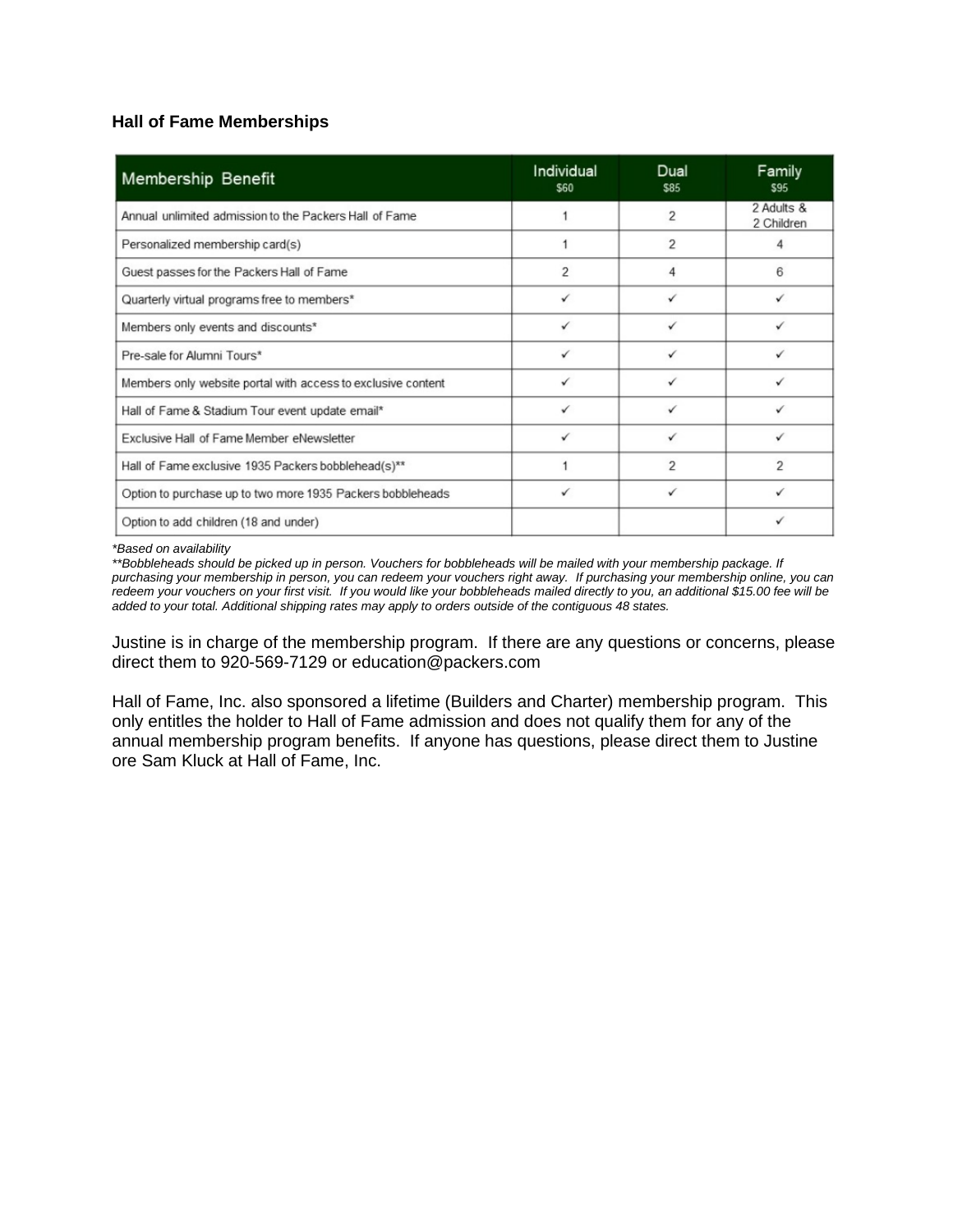# **Stadium Tours**

# **LAMBEAU FIELD STADIUM TOURS**

|                                                               | <b>CLASSIC</b> | <b>CHAMPIONS</b> | <b>LEGENDARY</b> |
|---------------------------------------------------------------|----------------|------------------|------------------|
| Duration                                                      | 55 minutes     | 90 minutes       | 120 minutes      |
| Distance                                                      | $1/2$ mile     | 1 mile           | $11/2$ mile      |
| Players' Tunnel and Walk<br>Alongside the Field               |                |                  |                  |
| South End Zone Premium Levels,<br>Best Views of Lambeau Field |                |                  |                  |
| West Side of the Stadium,<br>Including the Press Box          |                |                  |                  |
| Visiting Team Locker Room                                     |                |                  |                  |
| Premium Seating Area<br>on East Side                          |                |                  |                  |

### **THROUGHOUT EACH TOUR YOU WILL**

- . Learn more about the incredible history of the Green Bay Packers
- · Feel the energy that makes the Packers and Lambeau Field so endearing
- · Have outstanding photo opportunities

## **Tour Capacities**

Public Field Viewing – 20 people Public Classic, Champions & Legendary – 30 people Private Classic, Champions & Legendary – 35 people Alumni Tour – 40 people Heritage Trail Trolley Tour – 28 people \*\*\*You must have supervisor or admin approval before adjusting capacities.\*\*\*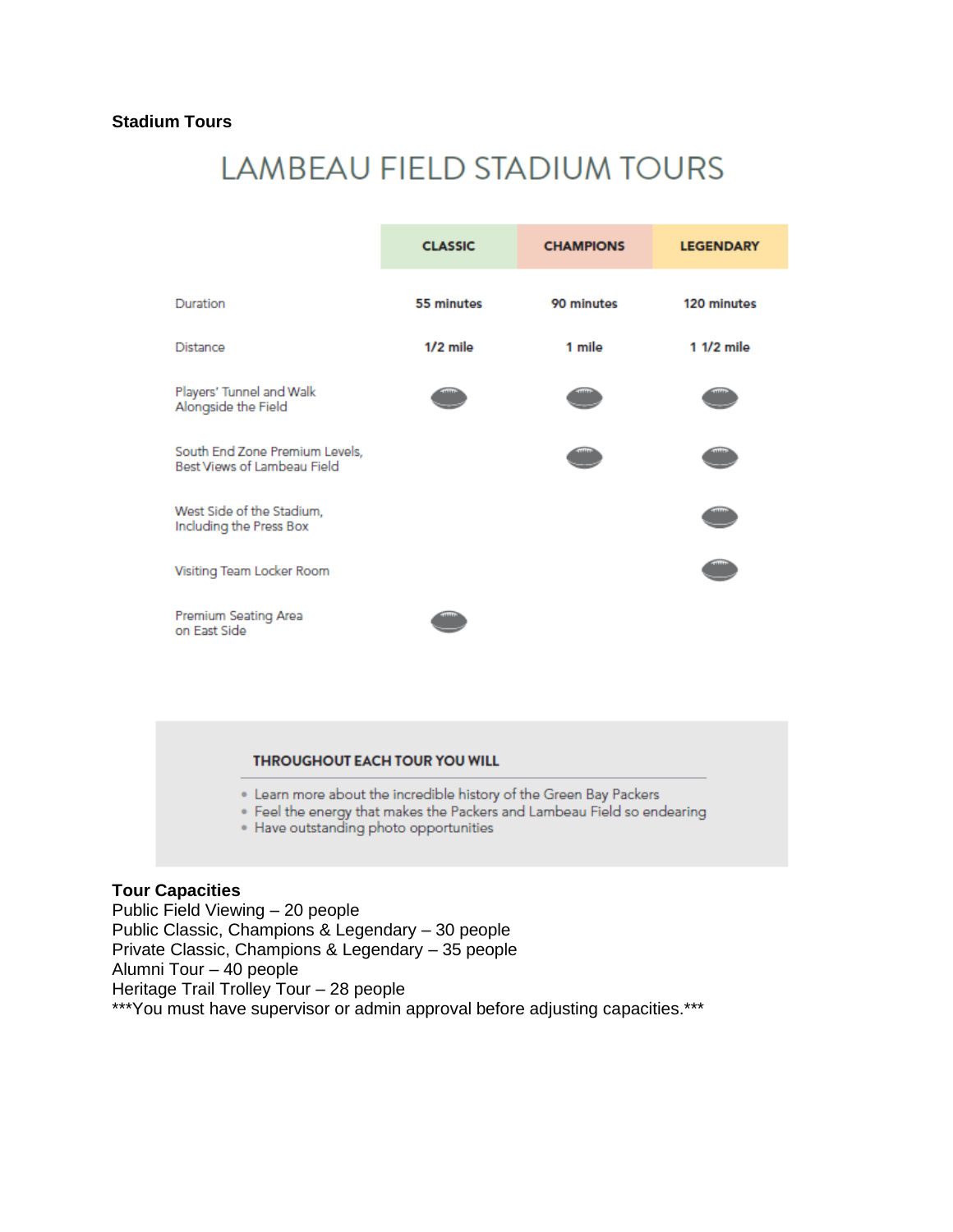# **The Heritage Trail**

The Packers Heritage Trail is a free walking, biking and/or driving tour throughout Green Bay and De Pere. On the trail, visitors will learn about the colorful and rich history of the Green Bay Packers and the community's devotion to their hometown team.

The trail features 25 bronze commemorative plaques located at sites where the history of the Packers and their fans unfold.



# **Heritage Trail Trolley Tours**

From train depots to churches, you'll go back more than 100 years and take a fascinating ride along the Packers Heritage Trail. With photo opportunities at special landmarks, including stops at old City Stadium and the Heritage Trail Plaza, you'll be led by a knowledgeable, entertaining guide who will help bring to life the story of Green Bay and its team.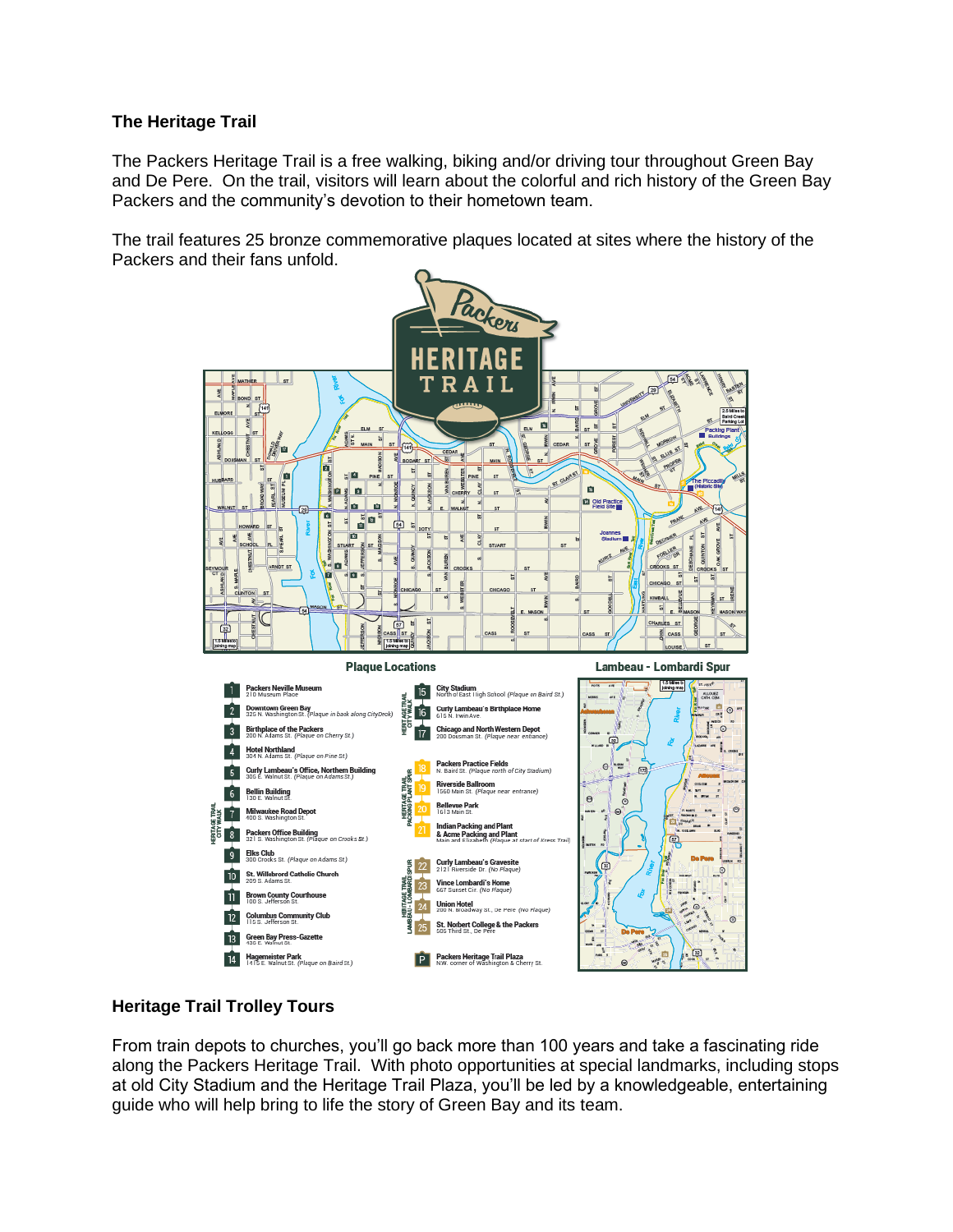# **Group Sales**

Jacob or Hunter handle all group sales. Please direct calls received at the desk to them at either 920-569-7145 or grouptours@packers.com. Group sales is 20 or more people that want to do the Hall of Fame or Stadium Tour. Groups should call at least two weeks prior to their event date when booking. Also, please make sure they are trying to book a group tour, not just an individual looking to pre-purchase tickets

- Stadium Tours
- Hall of Fame
- Heritage Trail Trolley Tours
- In-Person or Virtual
	- o Art Tours
		- o History Presentations
- Educational Trips
- Youth Sleepovers/Hangouts
- Corporate Outings or Team Building
- Instant Replay

# **Admin Staff Responsibilities**

### **Spencer Larson**

- Dayforce
- Trolley Tours
- Alumni Tours

# **Justine Kaempfer**

- Memberships
- Marketing, social media and website
- Programming

### **Brent Hensel**

- Museum exhibits & displays
- Museum interactives & technology
- Artifact donations
- Packers history

### **Jacob Servais**

• Group Sales

# **Forrest Rabach**

- Staff schedules
- Tour guide equipment
- Hall of Fame staff training

# **Hunter Bertrand**

- Group Sales
- Hall of Fame staff training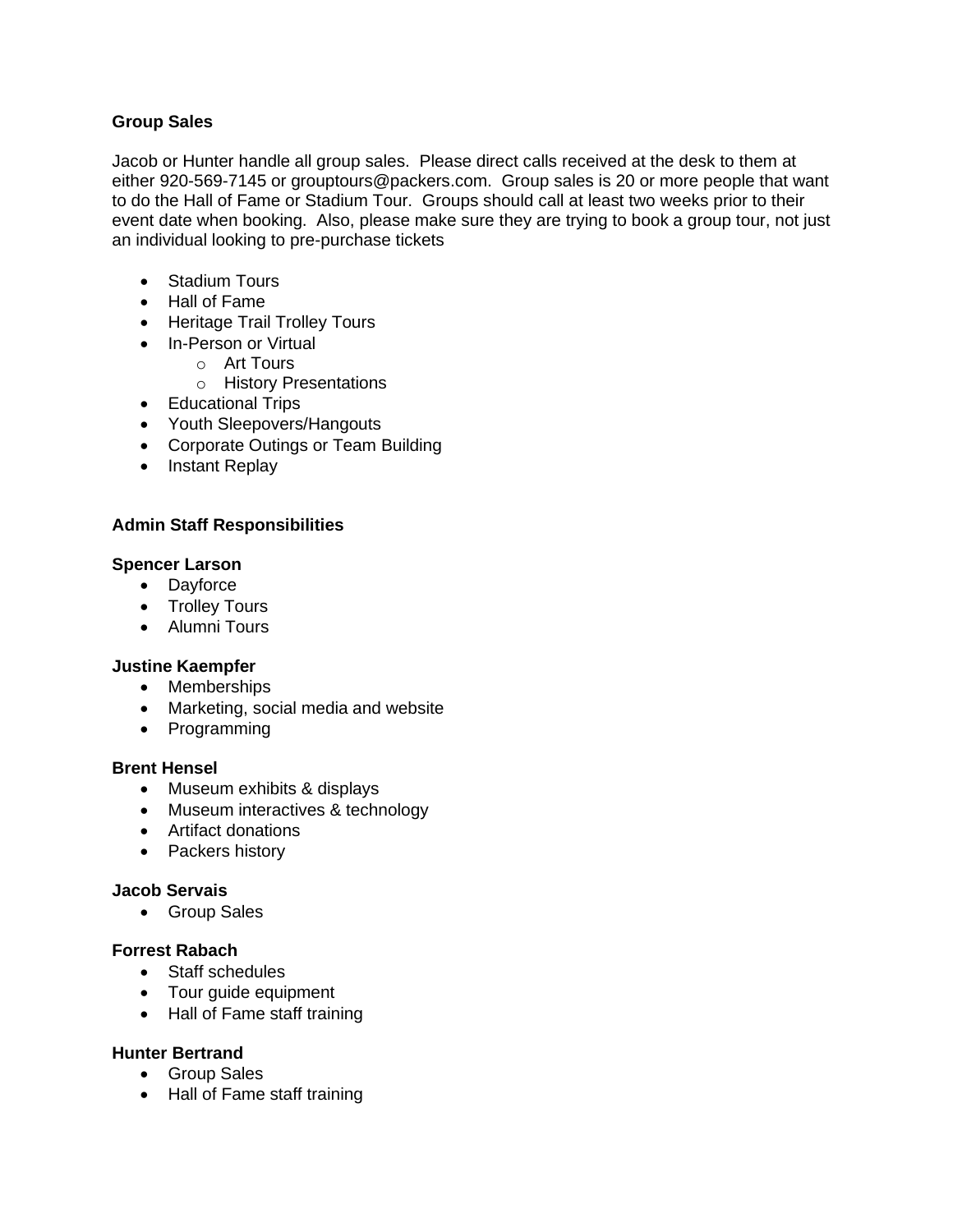# **Hall of Fame Staff Responsibilities & Procedures**

### **Daily Check-List**

There is a list of daily procedures that need to be performed in the Hall of Fame. These items must be completed every day.



**Hall of Fame Staff Task List** 

**OPENING** 

- □ Check HoF Desk mailbox
- $\Box$   $\Box$   $\Box$   $\Box$   $\Box$   $\Box$   $\Box$   $\Box$
- □ Turn on museum AV
- $\Box$  Turn on escalators
- □ Set up necessary stanchions
- $\Box$  Pull out and turn on radios
- $\Box$  Open doors
- □ Put Stadium Tours Happy or Not podium outside the Hall of Fame doors
- □ Put Tour signs in Atrium
	- o Classic on 5-yard line near the Pro-Shop escalators
	- o Champions on 20-yard line near Guest Services desk
	- o Legendary in front of brick pillar by the eateries
- □ For day-of and future dates, cross check Master Tour Schedule with:
	- o Altru
	- o Staffing schedule
	- o Daily signage
- Complete walk-through
	- $\circ$  Check that all AV and interactives are working, report anything that is down

#### **THROGHOUT THE DAY**

- □ Complete walk-throughs
	- o Check that all AV and interactives are working, report anything that is down
	- o Follow up with Admin staff to make sure they are aware of any issues
- Check HoF Desk mailbox

#### **CLOSING**

- □ Announce Hall of Fame closure (10 minutes prior and at closing)
- □ Tidy the desk space
- $\Box$  Push in stools
- □ Check supplies for next day, restock anything that is low
	- o Ticket printers
	- o Ticket stock
	- o Receipt paper o Wristbands
	- o Maps
	- o Membership bobbleheads
- □ Bring Stadium Tours Happy or Not podium back inside the Hall of Fame
- □ Complete final walk-through and check that all guests have exited the museum
- □ Turn off escalator<br>□ Turn off AV
- 
- $\Box$  Turn off and dock radios
- □ Close and lock the doors
	- o Place next day's tour times in the door

### **Walk-Through**

When a staff member is on a walk-thru they are expected to pick up garbage, clean and wipe down exhibits, assist guests, make sure all technology is working and report any issues. This should be done through the web form located on each terminal.

Walk-thrus should be completed once at opening, once at closing, and at least twice during the rest of the day, more often when the Hall of Fame is busy.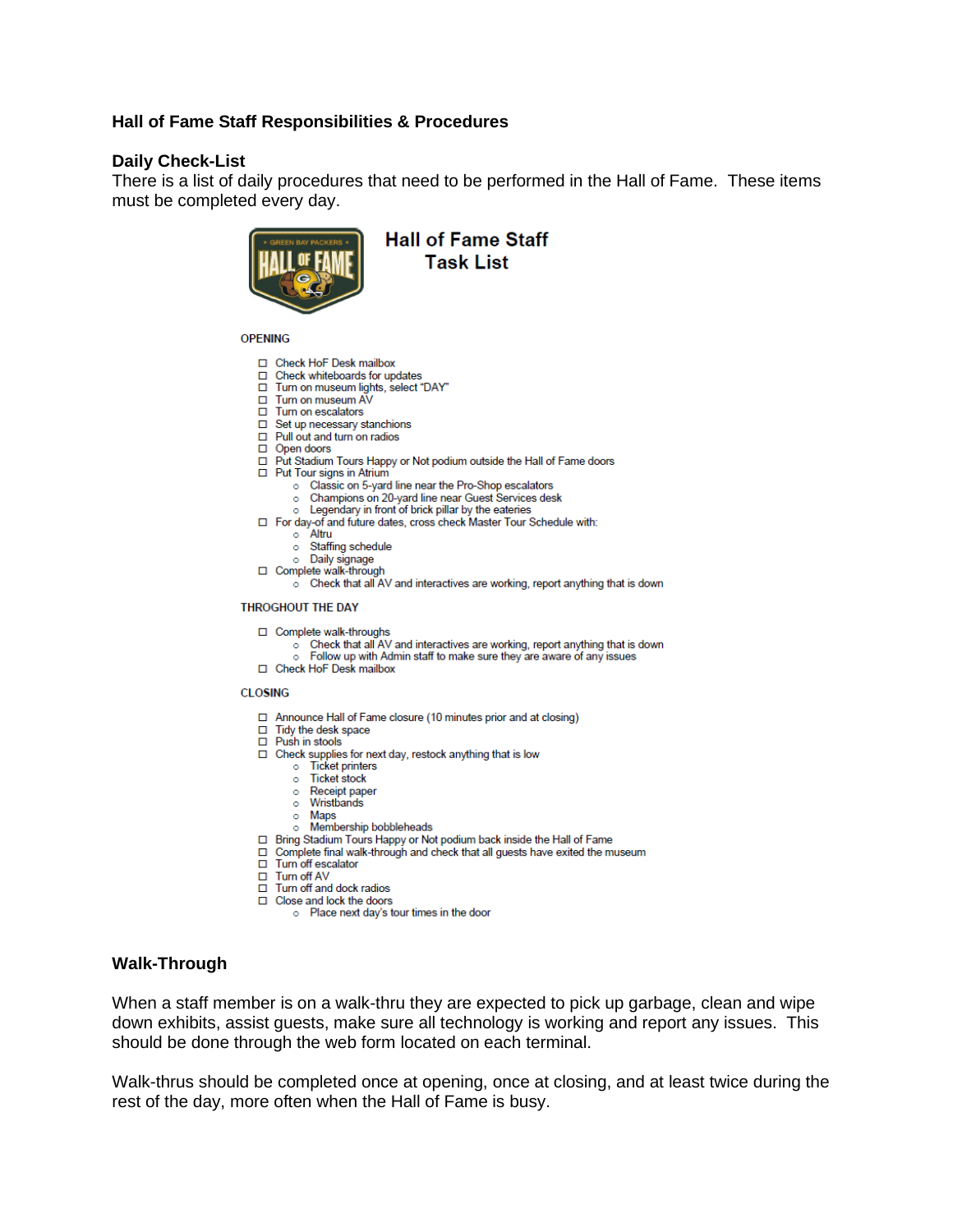## **Cleaning Supplies**

Cleaning supplies are located under the counter at the Hall of Fame desk. Additional supplies are located in the Hall of Fame admin offices.

### **Office supplies**

If the desk is running low on any supplies ask a supervisor or admin staff to have the desk restocked.

### **Receipts**

Initial your receipts as you process orders. If you have vouchers or discounts, please staple them to the corresponding receipt.

Receipt paper is located at the desk near T3. Extra paper is stored in the safe room.

### **Tickets**

Tickets should be distributed for all admission types. ALL tickets should also be scanned into Altru.

Tickets are located at the front desk near T4. Extra ticket stock is stored in the safe room.

### **Wristbands**

ALL Stadium Tour and Hall of Fame guests MUST have a wristband to indicate admission to the corresponding event.

Wristbands are located at the front desk. Extra wristbands are located in the office above staff mailboxes.

### **Radios**

The Hall of Fame desk has 3 radios. Radios should be out and on during open hours. Radios should be used to contact Tour Guides, Facilities, Atrium Operations and Security.

Conversations on the radios should be kept concise and professional.

### **Phone**

Staff members should answer the phone in a professional manner. Use a greeting such as, "Good morning, Green Bay Packers Hall of Fame and Stadium Tours this is X, how can I help you.

When transferring calls to admin, please let the admin member know who is calling before you complete the transfer.

### **PA system**

The PA system in the Hall of Fame can be used to call attention to guests. At the end of the night, we should use the PA system to alert guests that the Hall of Fame will close in 10 minutes and again when the Hall of Fame is closed. Directions are located next to the phone.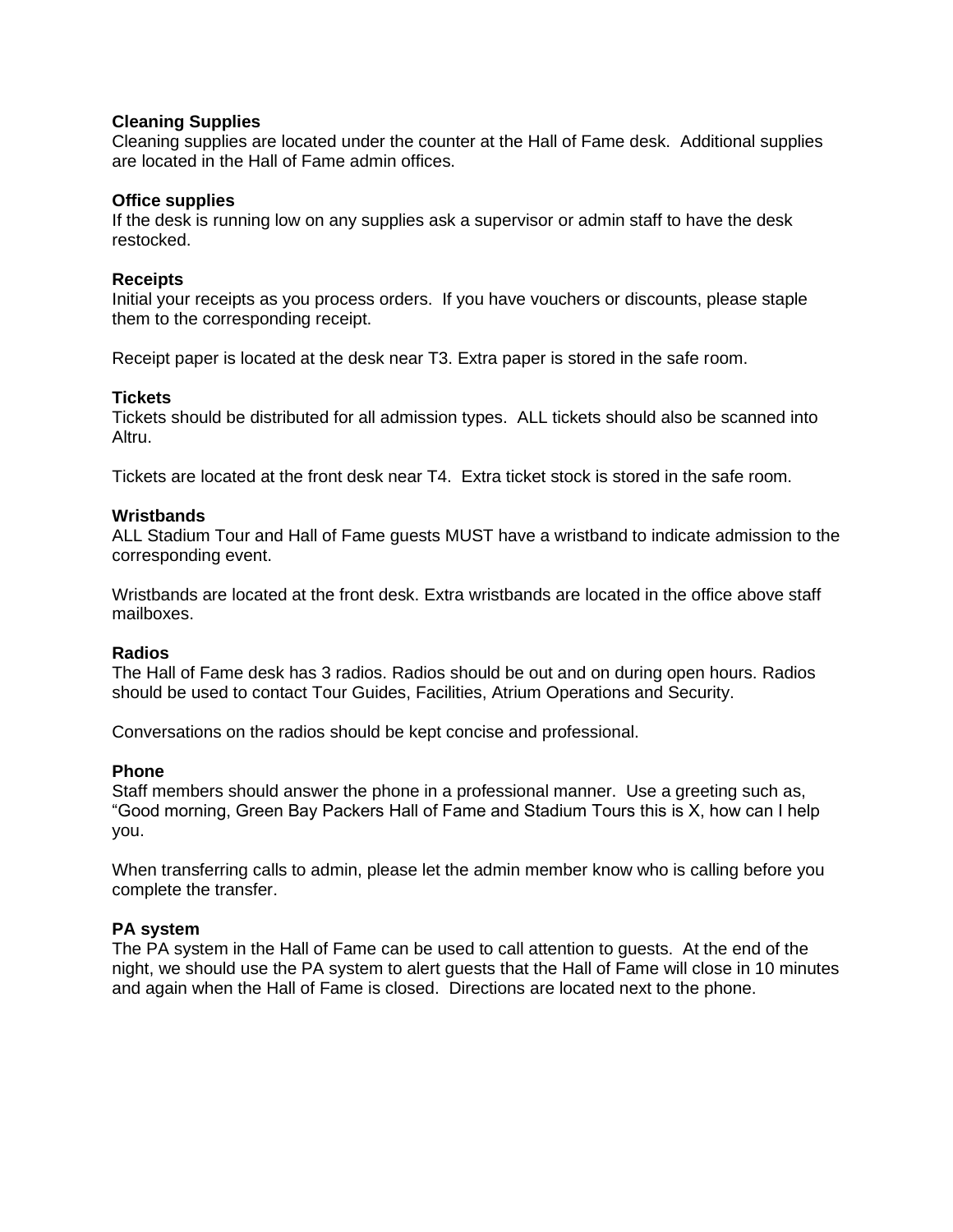# **Credit Card Failures**

In the event that the POS system does not allow credit card transactions to take place:

- 1. Call a supervisor or admin staff member.
- 2. Call IT at x7373 to troubleshoot the issue.
- 3. Get the Clover devices from the safe room to process payments.
- 4. Keep track of inventory and fill out/distribute temporary ticket stock.

Instructions for using Clover can be located in the binder next to the Clover devices in the safe room.

# **Refund & Reschedule Policy**

All tickets purchased are non-refundable.

Exceptions are often made if notified at least 24 hours in advance. Refunds take 5-7 business days to be returned to the purchaser's account.

On game weekends (2 days prior to the game, 1 day after gameday):

- No refunds are allowed without the approval of admin staff.
- Rescheduling is allowed on a case-by-case basis, with at least 2 hours' notice and depending on availability.

# **Check Policy**

No checks are accepted at the Green Bay Packers Hall of Fame. We only accept checks for private groups booking tours for either Hall of Fame or Stadium Tours.

### **Luggage/Bag Policy**

Luggage is not allowed on Stadium Tours or in the Hall of Fame. There is no luggage storage within Lambeau Field and cannot be held at the Hall of Fame or Guest Services desk. We suggest people leave their luggage at the hotel or in their vehicle.

Backpacks, strollers/wagons, small luggage that can be carried are allowed within reason. If you have questions, please ask admin staff.

### **Service Animals**

Refer to Jennifer Ark

### **ADA Accommodations**

The Hall of Fame and all Lambeau Field Stadium Tours are accessible. If guest require special accommodations, we ask that they contact us at least 48 hours in advance.

For guests with a visual impairment, we have audio guides stored at the front desk that can be used. As the guest enters each gallery, the guide is prompted to describe the space for them.

For guests who are deaf or hard of hearing, all videos in the Hall of Fame are close captioned. We can also contract a sign language interpreter to assist with Stadium Tours. Those requests should go through Justine.

For any other accommodation requests, please direct the inquiry to Spencer or Justine.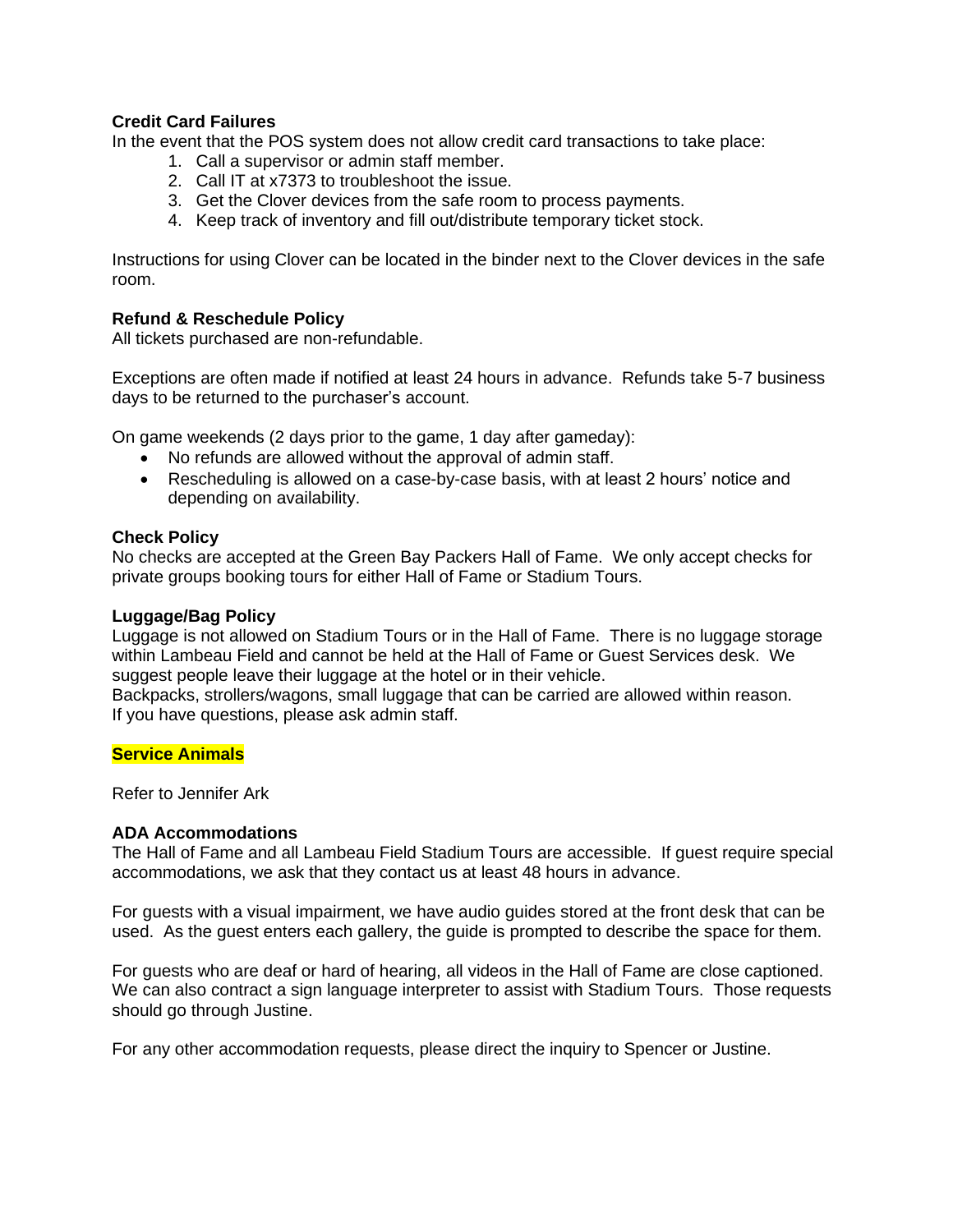# **Stanchions**

Stanchions should be placed in the Hall of Fame entrance to direct traffic in and out of the museum.

On busy days, stanchions should be placed around Stadium Tour signs to create a space for tour guests to stand in.

Extra stanchions are located in the back AV hallway near the restrooms on the first floor of the museum.

### **Wheelchairs**

Wheelchairs are located at the Guest Services desk in the Atrium. Guests may check-out a wheelchair with an ID.

If wheelchairs are returned after the Guest Services desk is closed, please follow the directions below.

- When a wheelchair is returned after Guest Services staff is gone, HOFST staff are allowed to let themselves into the Guest Services desk area by reaching over the door and turning the door handle from the inside. There is also a key at the Hall of Fame front desk that will let you into that door. ONLY staff should be accessing the Guest Services desk.
- HOFST staff should retrieve the ID from the black box, located in the far-right upper cabinet behind the desk, and place the wheelchair in the secure, enclosed Guest Services desk area.
- Please make sure the door is closed and locked behind you.
- Security is also authorized to come assist you with this exchange if you would prefer to radio them to help.

### **Nursing Room**

A nursing room is available to guests in the Lambeau Field Atrium. Both Guest Services and the Hall of Fame desk have keys to access the room. Guests may check-out a key with their ID. Staff should store the ID until the key is returned.